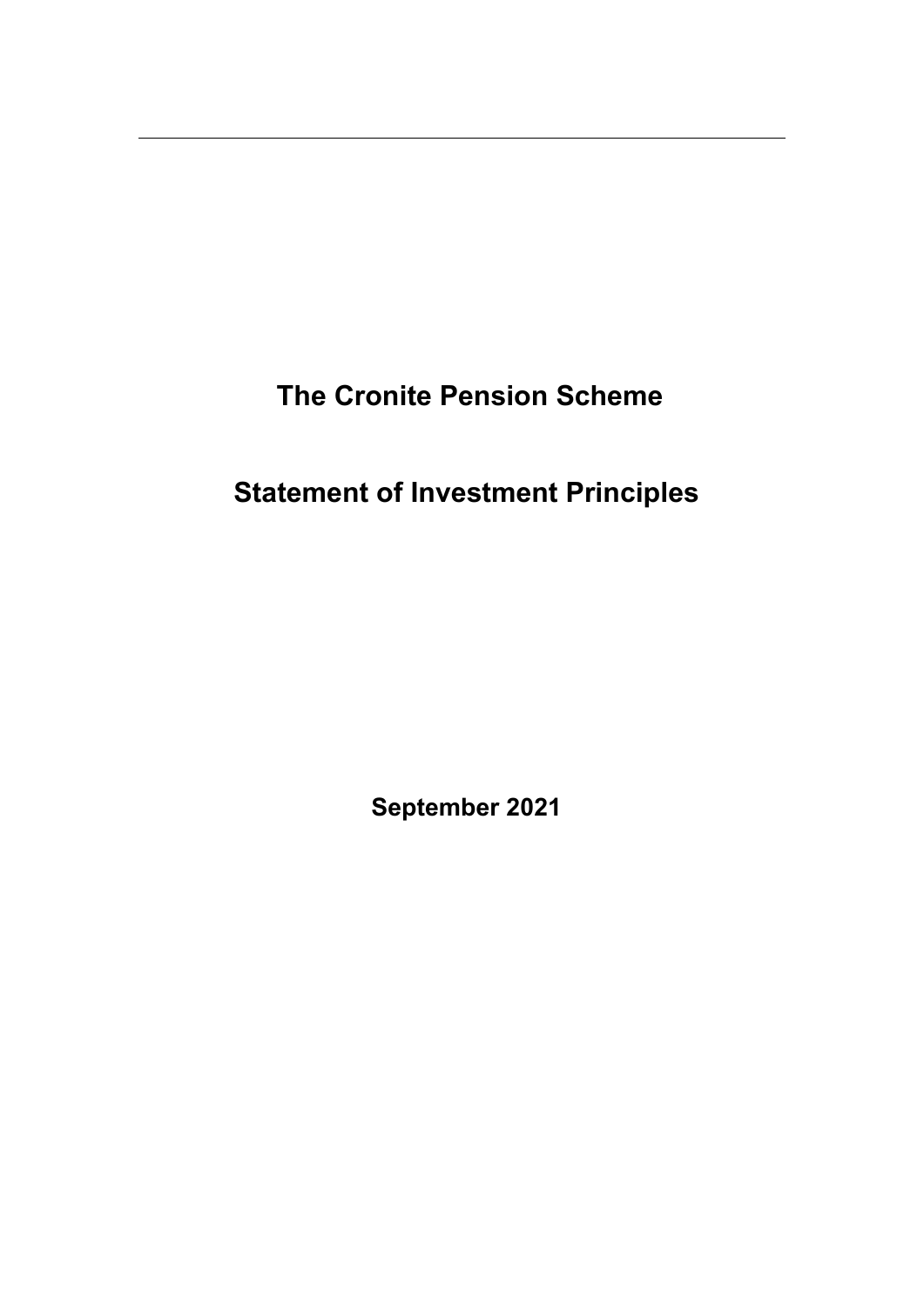## **CONTENTS**

## **Section Page**

| 1            | Introduction                       | 3  |
|--------------|------------------------------------|----|
| $\mathbf{2}$ | <b>Governance Structure</b>        | 4  |
| 3            | <b>Beliefs</b>                     | 5  |
| 4            | Objectives                         | 5  |
| 5            | <b>Current Investment Strategy</b> | 6  |
| 6            | Suitability                        | 8  |
| 7            | Trustee investment policies        | 8  |
| 8            | Investment restrictions            | 11 |
| 9            | <b>Risk Management</b>             | 12 |
|              |                                    |    |
|              |                                    |    |

# **Appendix**

| Company's confirmation of consultation |  |
|----------------------------------------|--|
|                                        |  |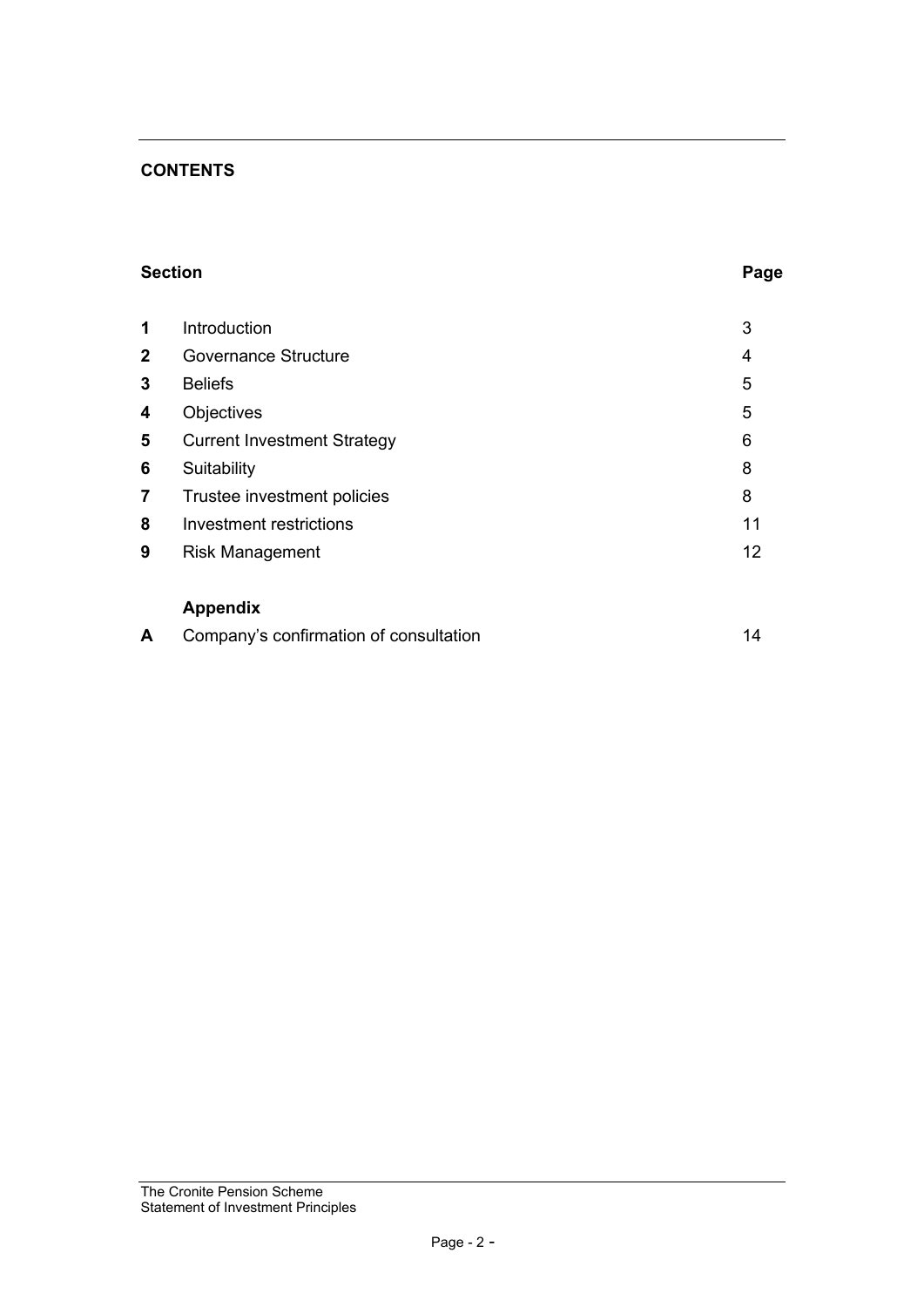#### **1. INTRODUCTION**

- 1.1 This Statement of Investment Principles (SIP) outlines the investment principles adopted by the Trustees in relation to the Cronite Pension Scheme ("the Scheme"). The sponsoring employer is Cronite Castings Limited ("the Employer").
- 1.2 The SIP has been prepared in order to comply with the requirements of the legislation, in particular:
	- Section 35 of the Pensions Act 1995
	- Section 244 of the Pensions Act 2004
	- The Occupational Pension Schemes (Investment) Regulations 2005
	- The Occupational Pension Schemes (Investment) (Amendment) Regulations 2010
	- The [Pension Protection Fund \(Pensionable Service\) and Occupational](http://www.legislation.gov.uk/uksi/2018/988/contents/made)  [Pension Schemes \(Investment and Disclosure\) \(Amendment and](http://www.legislation.gov.uk/uksi/2018/988/contents/made)  [Modification\) Regulations 2018](http://www.legislation.gov.uk/uksi/2018/988/contents/made)
	- The Occupational Pension Schemes (Investment and Disclosure) (Amendment) Regulations 2019
- 1.3 The Trustees have also considered:
	- The 2001 Myners review of institutional investment (and subsequent updates)
	- Guidance issued by the Pensions Regulator
	- The UK Stewardship Code
- 1.4 In preparing the SIP the Trustees have taken written advice from Broadstone Pensions, their appointed investment adviser. The Trustees have also consulted with the Employer (Appendix A).
- 1.5 The advice and consultation process considered the suitability of the Trustees' investment policy for the Scheme, which the Trustees monitor regularly.
- 1.6 The Scheme provides final salary related benefits and is exempt approved. The employer intends to remit all relevant contributions to the Trustees within the relevant timescales.
- 1.7 The Trustees will review this document at least every three years, or sooner if the Trustees consider a review is necessary for other reasons.
- 1.8 A copy of the SIP is available for inspection by Scheme members.
- 1.9 The Trustees will set general investment policy but will delegate responsibility for selection of specific investments to an appointed investment manager or managers, which may include an insurance company or companies.
- 1.10 The Trustees will ensure that any person to whom such responsibility is delegated is authorised under the Financial Services and Markets Act 2000. A copy of the SIP will be provided to the investment managers appointed.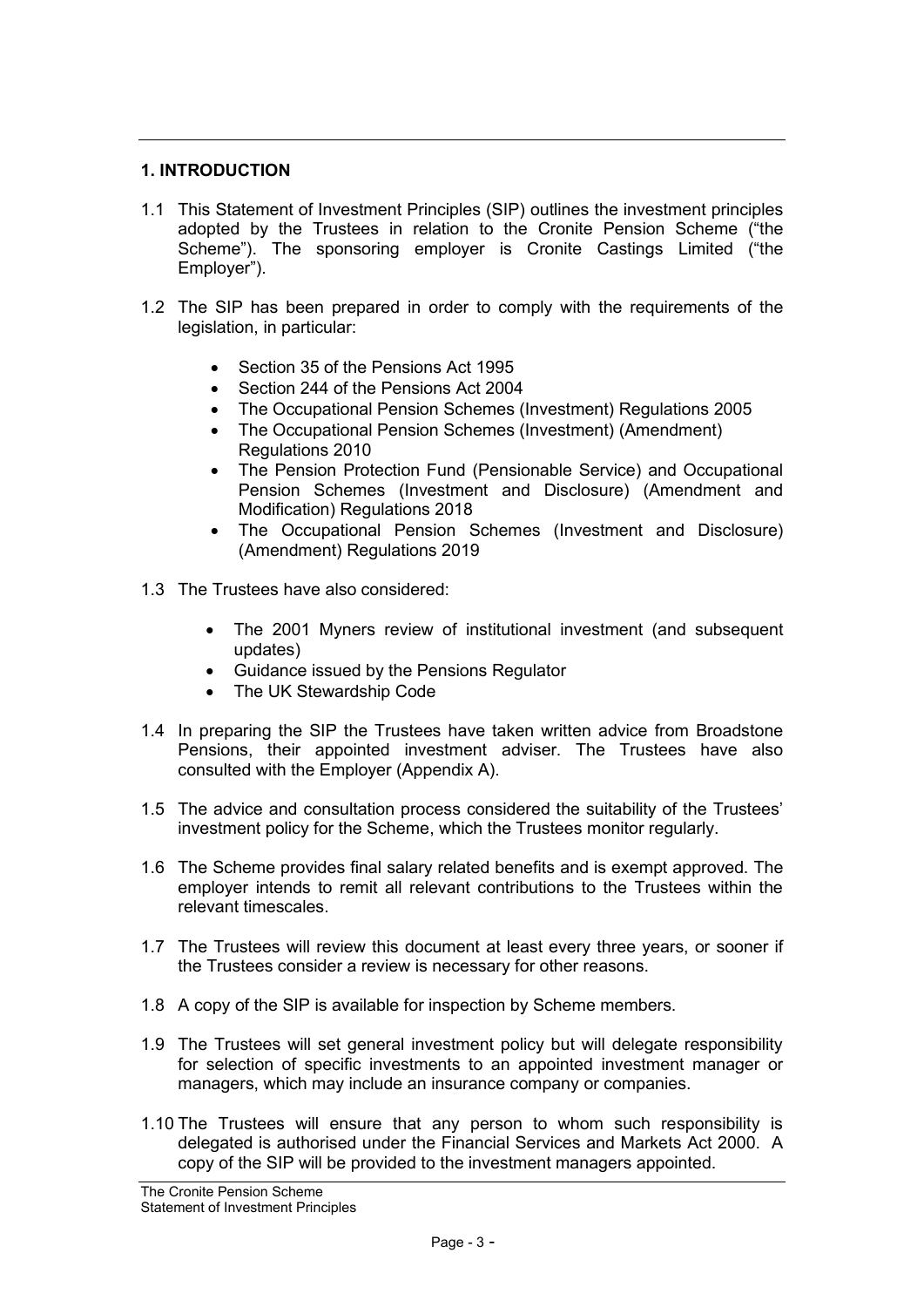## **2. GOVERNANCE STRUCTURE**

2.1 The Trustees' responsibilities include, but are not limited to the following tasks:

- setting the overall investment objectives in light of the Scheme's circumstances
- making strategic investment decisions to achieve these objectives, eg the risk / return profile and proportion of the investments to hold in which asset classes
- reviewing the content of this document and amending if necessary, in consultation with the Employer and based on written advice from appropriately qualified advisers
- ensuring the investment policy remains appropriate for the nature of the Scheme's liabilities and given the strength of support from the Employer
- ensuring that benefits can be paid as and when they fall due
- appointing investment managers and investment advisers
- assessing the quality of performance of investment managers and investment advisers
- ensuring compliance of the investment arrangements with the principles outlined in this document
- 2.2 The investment managers' responsibilities include:
	- using their discretion to invest the assets of the Scheme as they deem appropriate, within the guidelines contained in this document
	- having regard to the need for diversification, and providing details to the Trustees of how they have achieved this
	- providing the Trustees with regular statements describing the investment performance of funds under their management, as well as comparable figures from benchmark indices
- 2.3 The investment advisers' responsibilities include:
	- advising on an appropriate investment strategy to meet the Trustees' investment objectives within an appropriate level of risk
	- advising the Trustees on the choice of investment managers and alerting the Trustees to any significant changes at the investment managers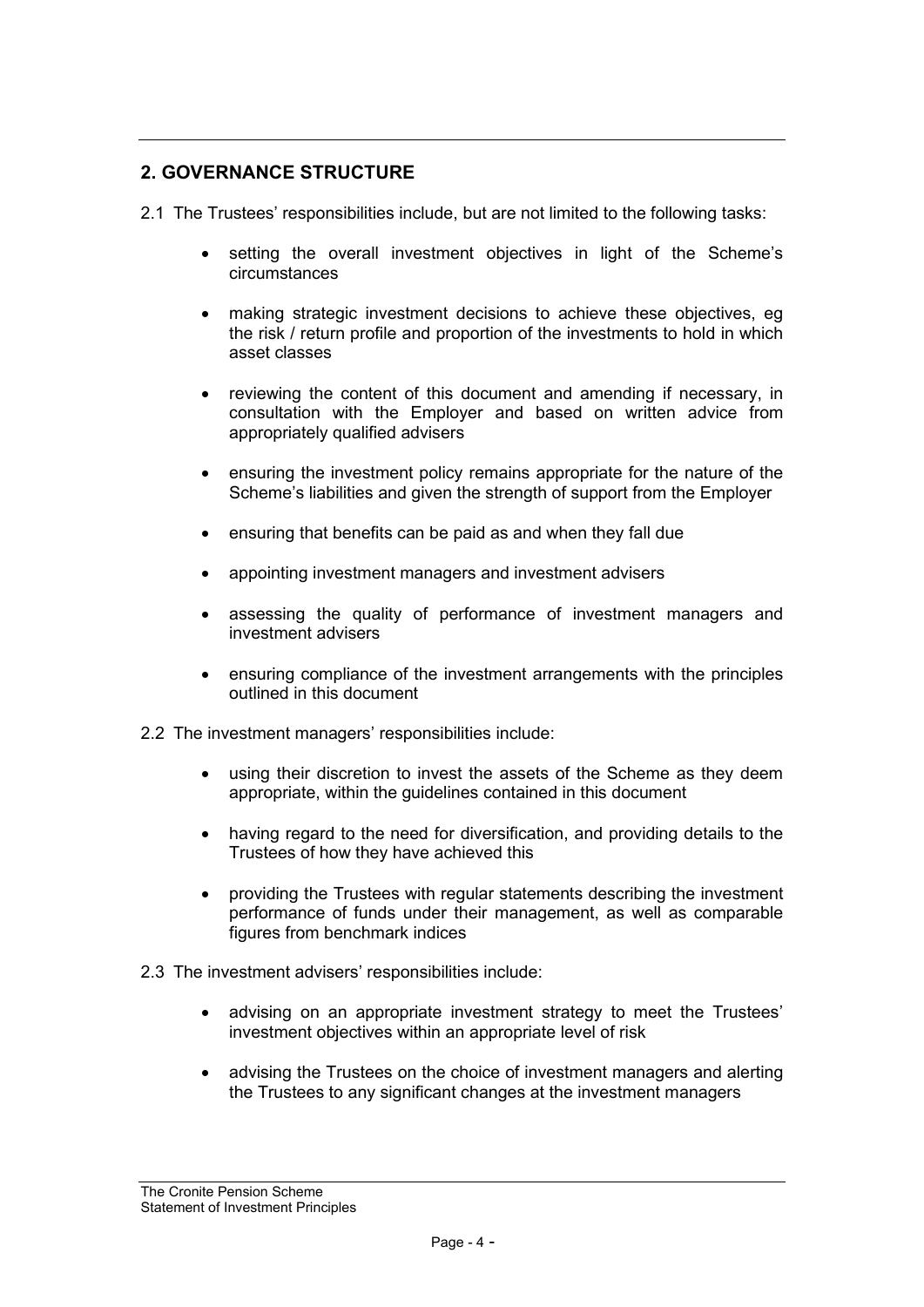- 2.4 The Scheme's lawyer may be consulted to advise on:
	- how the Trustees' investment strategy achieves and maintains compliance with legislation
	- the contractual aspects of agreements with investment managers
- 2.5 The Scheme Actuary's responsibilities include:
	- performing the statutory actuarial valuations and advising the Trustees of how the results might impact upon their investment decisions
- 2.6 The Scheme Administrator's responsibilities include:
	- advising the Trustees of the cash required to meet benefit payments as and when they fall due
	- payment of benefits and transfer values

## **3. BELIEFS**

- 3.1 The Trustees' investment beliefs, which underpin their decision making, are as follows:
	- Risk is necessary to achieve return, but not all risks are rewarded
	- Risks that are not sufficiently rewarded should generally be avoided, hedged or diversified
	- Well governed companies that manage their businesses in a responsible way will produce higher returns over the long-term
	- Climate change could be a long-term risk for the scheme and has the potential to impact the Scheme's investment strategy
	- Investing responsibly and engaging as long-term owners reduces risk over time and may positively impact returns
	- Good stewardship and environmental, social and governance ("ESG") issues may have a material financial impact on investment returns

## **4. OBJECTIVES**

4.1 The Trustees' investment objectives are as follows:

- to acquire suitable assets such that these, together with new contributions from the Employer, are expected to be sufficient to meet the cost of current and future benefits as they fall due
- to limit the risk of assets failing to meet the liabilities over the long-term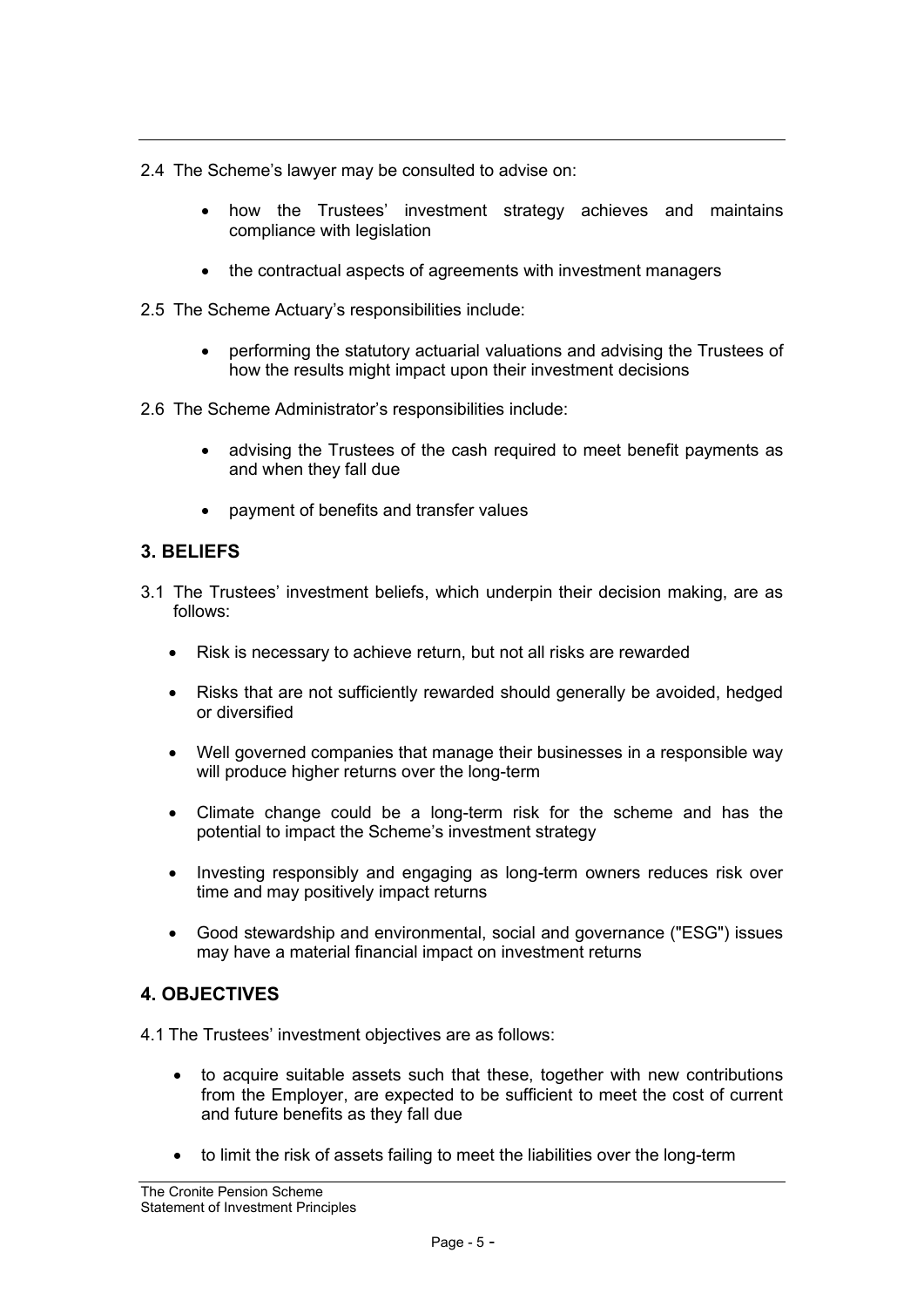- to minimise the long-term costs of the Scheme by maximising the return on the assets, whilst having regard to the objectives above
- to manage the volatility of returns, in order to control the risk of volatility in the Employer's contributions
- to pay due regard to the Employer's preferred investment strategy
- 4.2 The Trustees set the investment objectives in the expectation that the Scheme is continuing as a closed scheme for the long-term. If the Trustees become aware of circumstances which lessen the certainty of this the Trustees will take steps to adjust the investment strategy as appropriate at the time.

## **5. CURRENT INVESTMENT STRATEGY**

## **The kinds of investment to be held**

- 5.1 Under rule 10 of the Scheme's Trust Deed and Rules dated 3 June 1996, the Scheme is permitted to invest in a wide range of assets including equities, bonds, cash, property, alternatives, LDI, and annuity policies.
- 5.2 There is no employer-related investment, and none is intended.

## **Strategic asset allocation**

5.3 The Trustees have agreed a strategic asset allocation and delegated the day to day management of their funds to the fund managers Legal and General Investment Management ("LGIM") and M&G Investments ("M&G") as shown below:

| <b>Fund</b>                          | <b>Allocation</b> |
|--------------------------------------|-------------------|
| <b>LGIM Matching Core</b>            | 30%               |
| <b>LGIM Dynamic Diversified Fund</b> | 50%               |
| M&G All Stocks Corporate Bond Fund   | 20%               |

- 5.4 The asset allocation will vary from the strategic asset allocation over time as a result of market movements or cash disinvestments.
- 5.5 Nothing in this SIP shall prevent the Trustees from changing the strategic asset allocation or amending the choice of funds in the light of subsequent advice.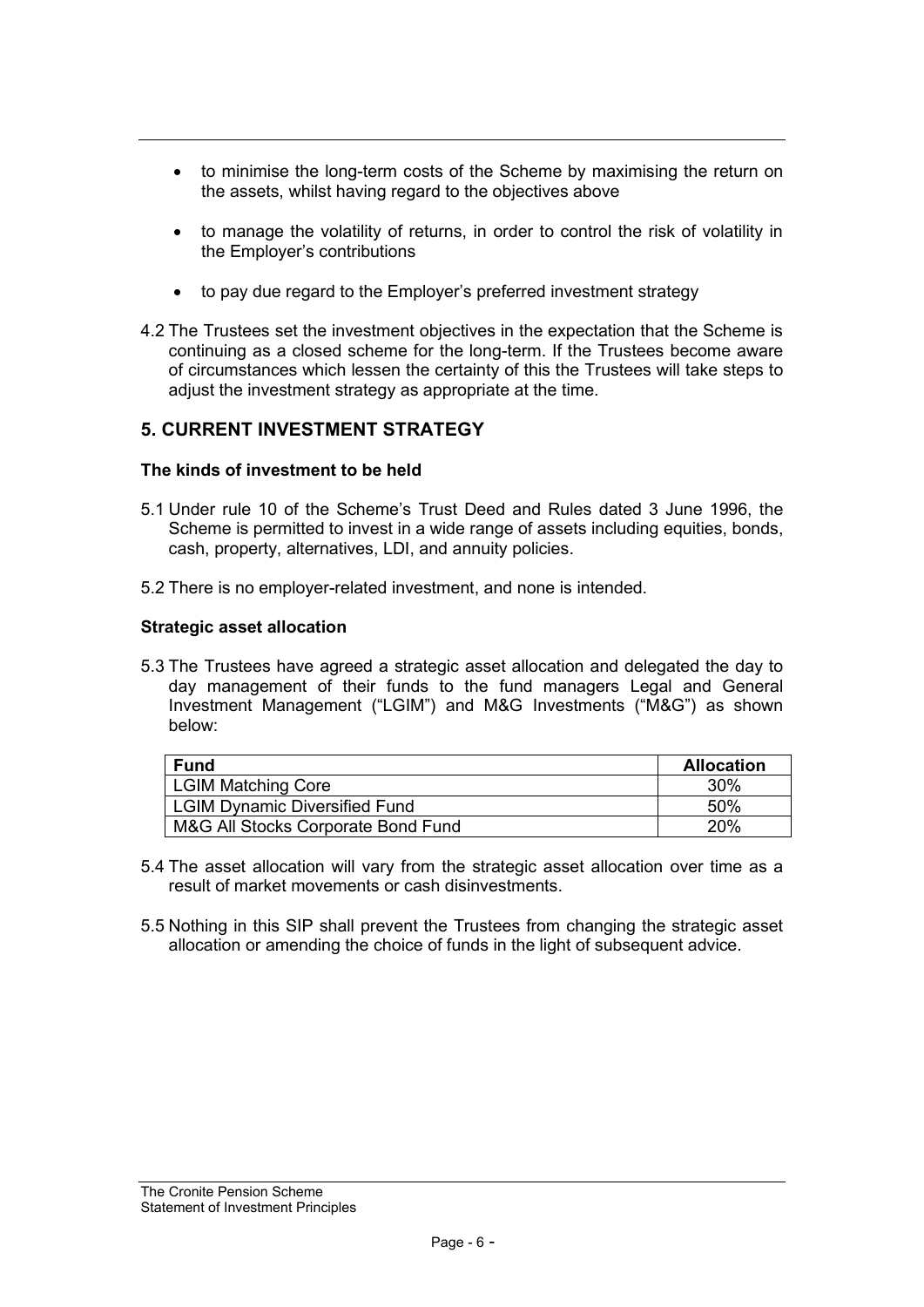## **Managers' Objectives**

| <b>Fund</b>                                       | <b>Management</b> | <b>Objective</b>                                                                           | <b>Fees</b> |
|---------------------------------------------------|-------------------|--------------------------------------------------------------------------------------------|-------------|
| <b>LGIM</b><br>Matching<br>Core                   | Active            | Match a liability benchmark<br>designed to reflect a generic<br>pension liability profile  | $0.24%$ pa  |
| Dynamic<br><b>LGIM</b><br><b>Diversified Fund</b> | Active            | Bank of England Base Rate<br>+ 4.5% pa over a full market cycle.<br>(gross of fees)        | $0.50\%$ pa |
| M&G All Stocks<br>Corporate Bond<br>Fund          | Active            | iBoxx Sterling Non-Gilts index +<br>0.8% pa over rolling 3-year periods<br>(gross of fees) | $0.30%$ pa  |

5.6 The fund managers are aiming to achieve the following:

- 5.7 The Trustees expect the managers to achieve these objectives in the majority of three-year periods, although it is not expected that the managers will necessarily achieve their targets in every three-year period.
- 5.8 More detailed objectives may be agreed from time to time with the investment managers.

## **Expected return on investments**

5.9 The Trustees expect that total long-term average returns after fees will be in excess of the 4.0% pa required by the Recovery Plan, as set out in the Statement of Funding Principles (as revised from time to time).

## **Monitoring**

- 5.10 The Trustees will review the investment strategy in full at least every three years. Any changes to the strategy or to the managers will be made only after obtaining written investment advice and after consulting with the Employer
- 5.11 The Trustees will assess the performance (net of the impact of turnover costs) of the investment managers and review their appointments regularly. The Trustees will consider the managers' compliance with the requirements of the Pensions Act 1995 concerning diversification and suitability, where relevant. In addition, the fee structure for investment managers and advisers will be reviewed at least once every three years.

## **Rebalancing**

5.12 The Trustees may use cashflows payable to/from the Scheme to help rebalance the allocations occasionally. However, a full rebalance will only take place if there is a formal strategy review, and there will be no automatic rebalancing.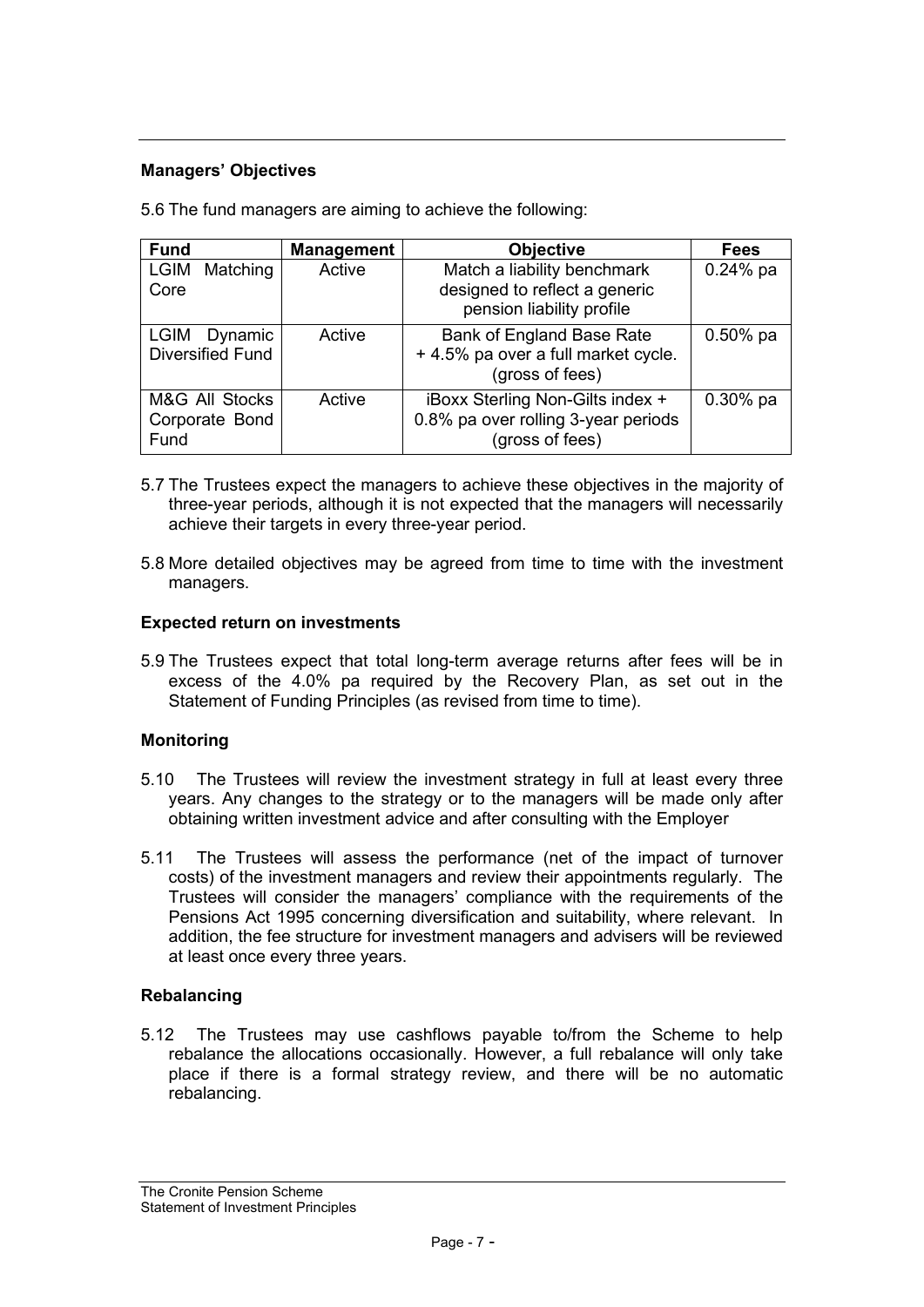## **Additional Voluntary Contributions (AVCs)**

5.13 Some members may obtain further benefits by paying Additional Voluntary Contributions (AVCs) to the Scheme. The liabilities in respect of these AVCs are equal to the value of the investments bought by the contributions. From time to time the Trustees review the choice of investments available to members to ensure that they remain appropriate to the members' needs.

## **Units from surplus distribution**

- 5.14 Some members of the Scheme benefited from a surplus distribution in 1992 whereby they were granted a money purchase pot in addition to their defined benefit entitlement under the Scheme.
- 5.15 The vast majority of members who hold these units are due to retire within the next few years, the units are currently held as cash in the Scheme bank account. The Trustees will review this position each time the Scheme's investment strategy is reviewed.

## **6. SUITABILITY**

## **Scheme Funding**

6.1 The Trustees have taken advice from the Scheme Actuary to confirm that the expected return from the Scheme's investment strategy is consistent with the funding plan.

## **Risk capacity and appetite**

- 6.2 The Trustees have acknowledged that the strategy is likely to result in some volatility of the funding position, and additional contributions may be needed from the Employer to support the policy.
- 6.3 Risk appetite is a measure of how much risk the Trustees are willing to take within the investment strategy, having considered the Employer's views and the risk capacity. The Trustees and the Employer have agreed that the Scheme's existing asset allocation is suitable for the long-term and consistent with their risk appetite.
- 6.4 The Trustees monitor the Employer's covenant regularly and are satisfied that the Employer is able to underwrite the risks within the current investment strategy. The Trustees will continue to monitor the Employer's covenant and may adjust the investment strategy if there is a change in the covenant strength.

## **7. TRUSTEE INVESTMENT POLICIES**

## **Liquidity and cashflow management**

7.1 Through the information provided by the Scheme Administrator the Trustees will monitor the cash flow requirements of the Scheme regularly.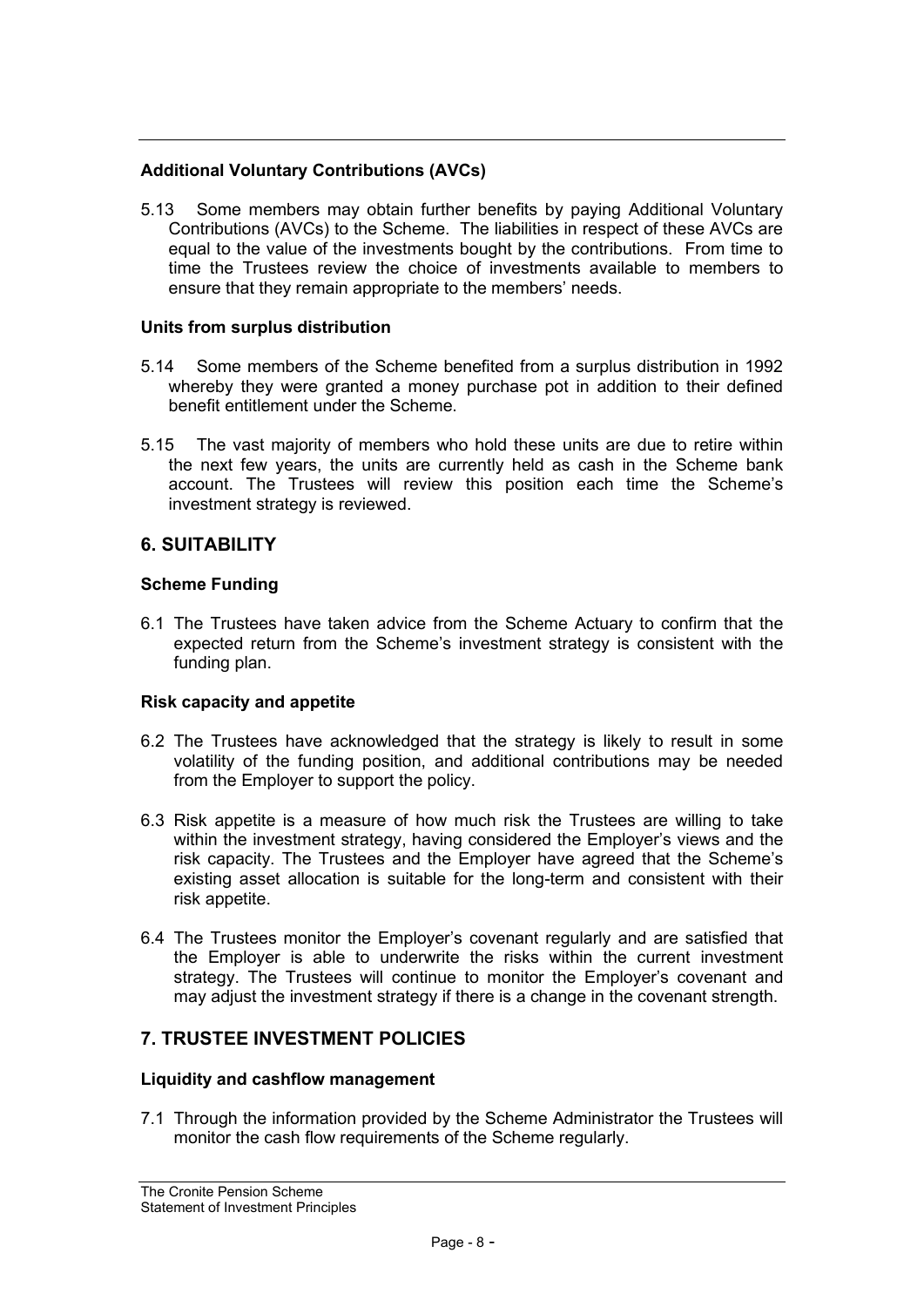- 7.2 Any contributions in excess of those needed to meet short term cashflow requirements will be paid to the fund managers to maintain the Scheme's current asset allocation. Similarly, at times when disinvestments may be needed the disinvestment will be taken from fund(s) as necessary to return the Scheme to broadly the initial asset allocation.
- 7.3 The Trustees' policy is to ensure that the invested assets are sufficiently realisable to enable the Trustees to meet their obligations to provide benefits and management expenses as they fall due.

## **Financially material considerations (including ESG)**

- 7.4 The Trustees have given each individual fund manager their full discretion when evaluating ESG issues and in exercising rights, engagement activities<sup>1</sup>, and stewardship obligations attached to the Scheme's investments. However, the extent to which these factors are taken into account by the fund managers in the selection, retention and realisation of investments is considered by the Trustees as part of the process of selecting organisations with which to invest. The Trustees reserve the right to request from the manager information regarding their actions.
- 7.5 The Trustees have taken into consideration the Financial Reporting Council's UK Stewardship Code, and the investment managers all have stated corporate governance policies which comply with these principles.
- 7.6 The Trustees do not take any non-financial<sup>2</sup> matters into account in the selection, retention and realisation of investments.

## **Delegation of Voting Rights**

7.7 The Scheme's voting rights are exercised by each investment manager in accordance with their own corporate governance policies, and taking account of current best practice including the UK Corporate Governance Code and the UK Stewardship Code.

<sup>1</sup> "Engagement activities" include the methods by which, and the circumstances under which, trustees would monitor and engage with relevant persons about relevant matters. "Relevant matters" includes (but is not limited to) matters concerning an issuer of debt or equity, including their performance, strategy, risks, social and environmental impact and corporate governance. "Relevant persons" includes (but is not limited to) an issuer of debt or equity, an investment manager or another holder of debt or equity.

<sup>&</sup>lt;sup>2</sup> "Non-financial matters" means the views of the members and beneficiaries including (but not limited to) their ethical views and their views in relation to social and environmental impact and present and future quality of life of the members and beneficiaries of the trust scheme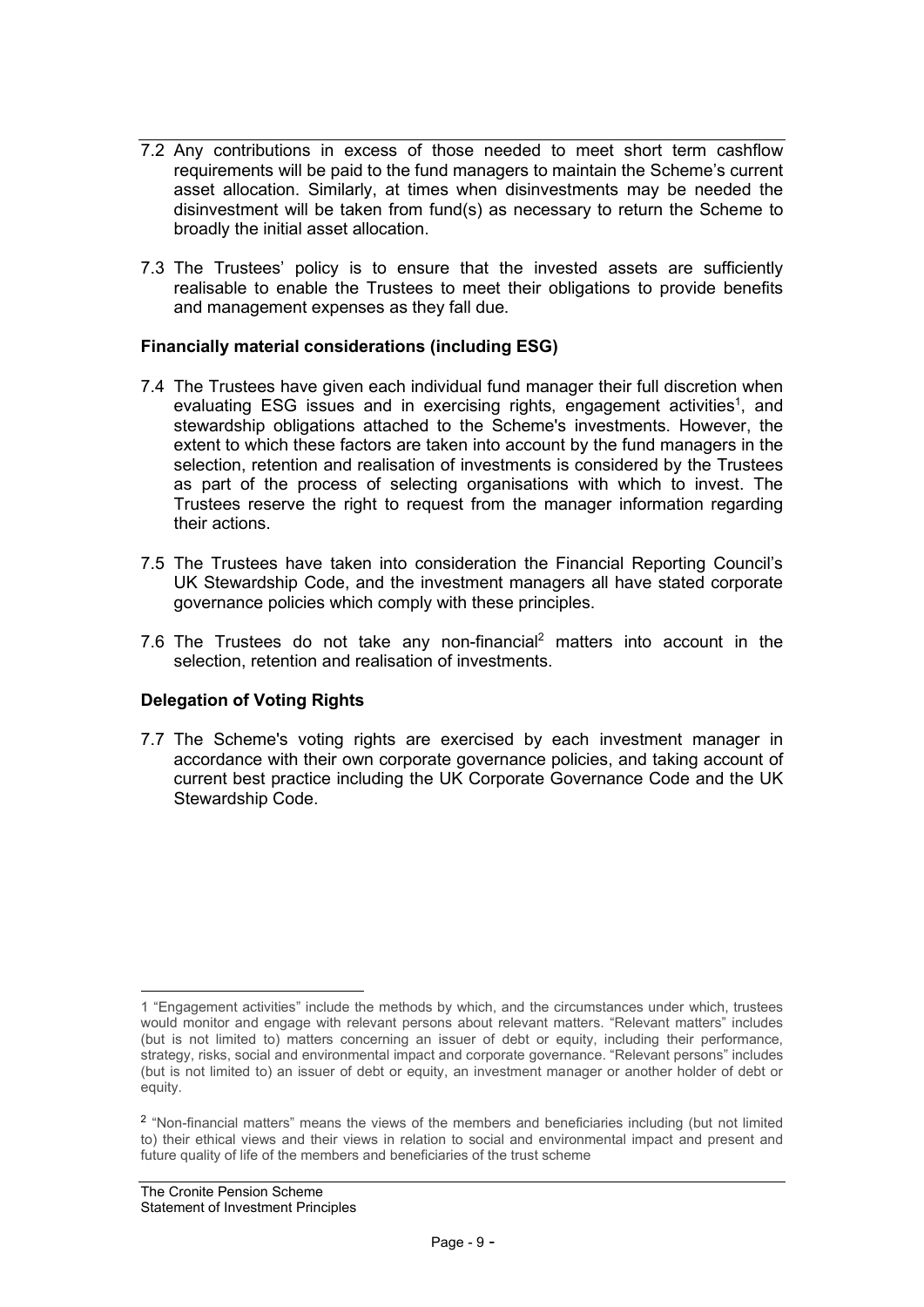## **Long-term journey planning**

7.8 The Trustees plan to reduce risk in the investment strategy over time. Following each actuarial valuation, the Trustees will ask the Scheme Actuary to advise on the extent to which the investment strategy could, according the funding plan, be de-risked without requiring additional employer contributions or extending the recovery plan. However, the Trustees will not operate automatic de-risking but will consider the options for investment strategy at each review.

## **Liability hedging**

7.9 The Trustees target full interest rate and inflation hedging of the Scheme's liabilities. However, the Trustees will not operate automatic re-hedging but will consider the level of hedging within the investment strategy at each review.

#### **Monitoring the capital structure of investee companies**

7.10 The Trustees delegate the responsibility for monitoring the make-up and development of the capital structure of investee companies to their investment managers.

#### **Managing conflicts of interest**

7.11 The Trustees have a formal conflict of interest policy and register, which is reviewed at each Trustee meeting. These documents record any actual or potential conflicts of interest in relation to investee companies or the investment managers, while also setting out a process for the management of any such conflict of interest.

#### **Incentivising asset managers**

- 7.12 The Trustees will select investment managers who are primarily remunerated via an agreed fixed annual percentage of the asset value for each underlying fund. The Trustees may also agree to pay a performance related fee to its fund managers.
- 7.13 The Trustees do not directly incentivise the investment managers to align their investment strategy and decisions with the Trustees' policies and objectives. Neither do the Trustees incentivise the asset manager to make decisions based on assessments about medium to long-term financial and nonfinancial performance of an issuer of debt or equity and to engage with issuers of debt or equity in order to improve their performance in the medium to longterm.
- 7.14 However, the Trustees will review their investment managers from time to time and will select funds that they believe operate in line with the Trustees' policies and objectives, and will meet the Trustees' return requirements overall.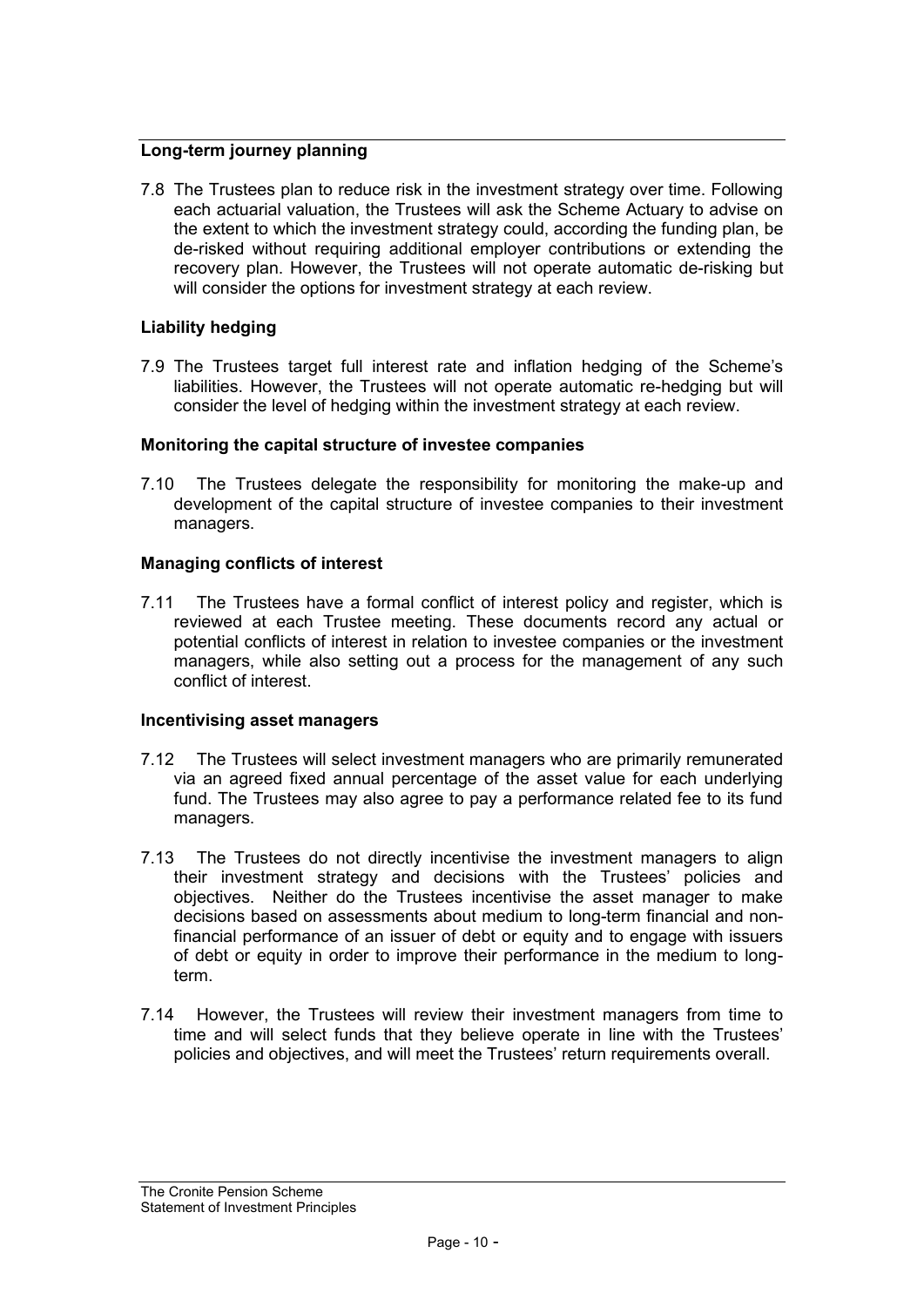#### **Evaluation of the asset managers' performance and remuneration**

7.15 The Trustees will review the investment managers' remuneration and performance relative to the market costs and performance of managers with similar strategies.

#### **Monitoring portfolio turnover**

- 7.16 The Trustees expect the investment managers to change underlying holdings only to an extent required to meet their investment objectives. The reasonableness of such turnover will vary by fund and change according to market conditions.
- 7.17 The Trustees therefore do not set a specific portfolio turnover target for their strategy or the underlying funds.
- 7.18 The investment managers are expected to provide information on portfolio turnover and associated costs to the Trustees so that this can be a factor in the Trustees' review process.

#### **The duration of the arrangement with the asset manager**

7.19 The Trustees will consider on a regular basis whether or not the investment managers and AVC provider remain appropriate to continue to manage the Scheme's investments and AVCs. The Trustees expect the investment managers to supply the Trustees with sufficient information regularly to enable them to monitor financial and non-financial performance.

## **Frequency of review**

7.20 The Trustees will review investment managers' performance via the managers' own regular reports and will conduct a fuller review to consider all of the matters referred to above at least once every three years.

## **8. INVESTMENT RESTRICTIONS**

8.1 No direct investment shall be made in any of the following:

- securities issued by the Employer.
- property owned by or leased to the Employer.
- securities issued by associate companies of an investment manager.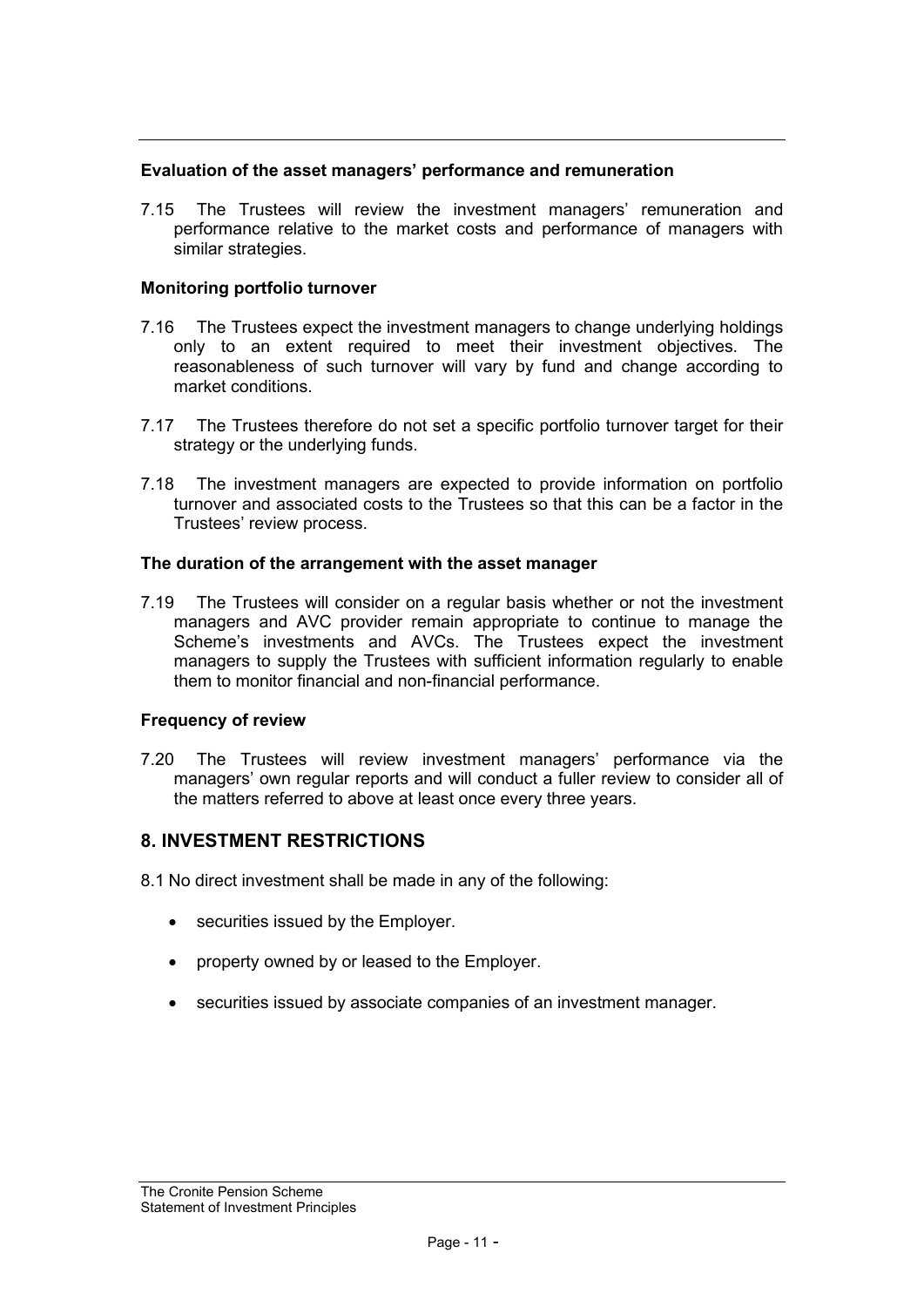- 8.2 The Trustees recognise that where investments are held in pooled funds or an investment company, they may not be able to apply investment restrictions. However, for any direct investment or where feasible the following additional restrictions shall be observed by the investment manager:
	- No more than 5% of the Scheme assets can be held in the securities of any one company.
	- No more than 5% of the Scheme assets can be invested in assets that are not readily realisable.
	- The manager may not use the portfolio to underwrite new issues.

## **9. RISK MANAGEMENT**

- 9.1 The Trustees recognise that there are a number of risks involved with investment of the assets of the Scheme.
	- *Volatility / capital loss:* the investments are subject to market fluctuations and other risks inherent in investing in securities. The value of investments and the income derived from them may fall as well as rise and investors may not recoup the original amount they invest. There is no certainty that the investment objective of a fund will actually be achieved. The Trustees mitigate against this risk by diversifying assets across a range of investments.
	- *Solvency risk:* the Trustees review the strength of support provided by the Employer regularly, and will review the investment strategy immediately if they become aware that the covenant has worsened.
	- *Mismatching risk:* addressed through the choice of funds and through ongoing triennial actuarial valuations.
	- *Manager risk:* addressed by the performance objectives set out in Section 5; and by regular monitoring of each manager's performance. Using multiple investment managers mitigates this risk without adding disproportionately to the governance costs.
	- *Liquidity risk:* the Trustees monitor cash flow requirements regularly and make investments that are readily realisable.
	- *Political risk:* the risk of political intervention having an adverse effect on asset performance is reduced by diversification of the assets across companies, geographical regions and monitoring the amount invested in foreign countries.
	- *Currency risk:* the risk of mismatching the currency of the assets to that of the liabilities is reduced by the choice of fund and monitoring the amount of overseas investment.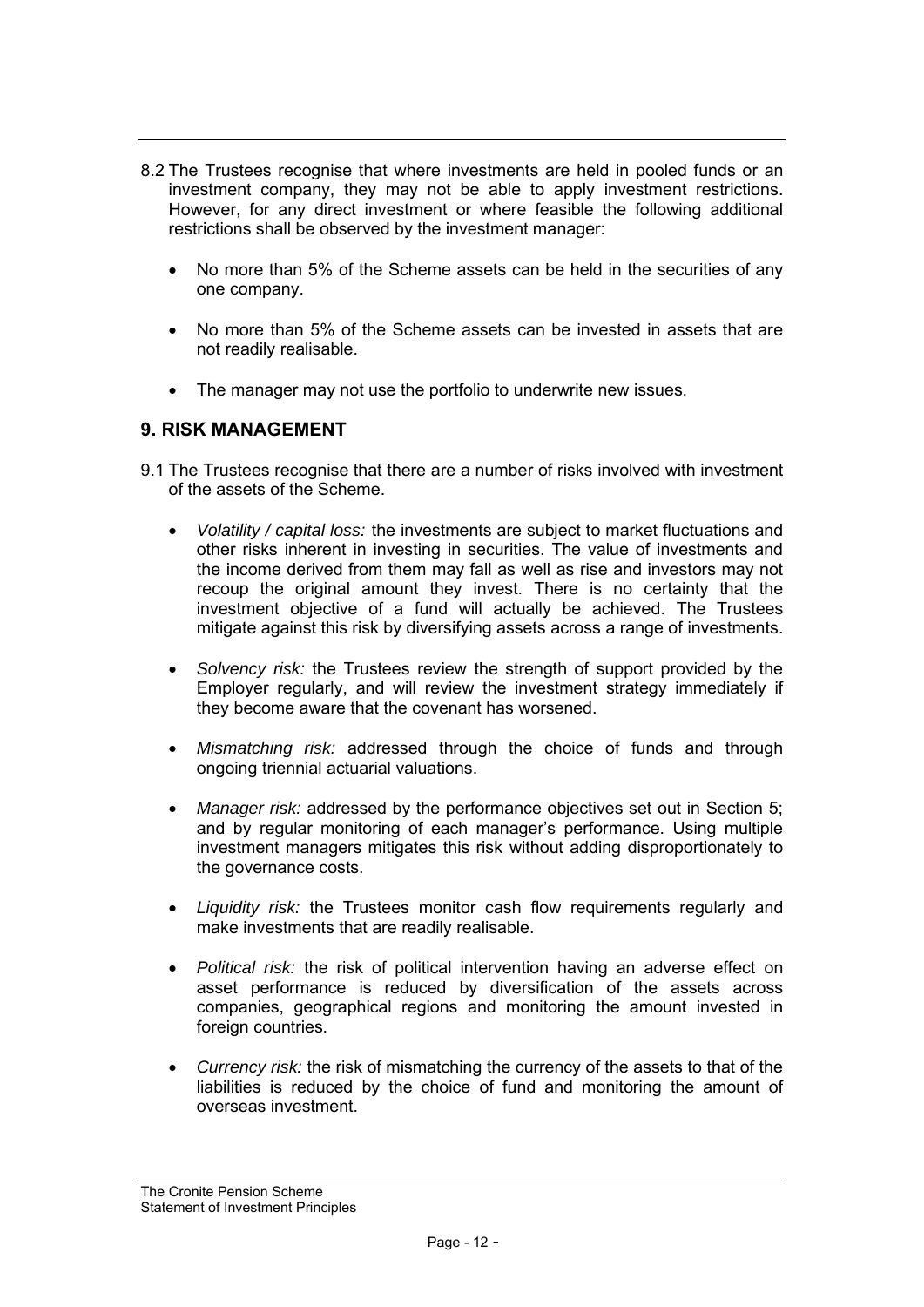• *Custody Risk:* Investment in pooled funds gives the Trustees a right to the cash value of the units rather than the underlying assets. The managers of the pooled fund are responsible for appointing and monitoring the custodian of the fund's assets.

9.2 The Trustees will continually monitor these risks.

This statement was agreed by the Trustees on…………………………………. 8 October 2021

Signed on behalf of the Trustees:

Name………………………………. Signature………………………………